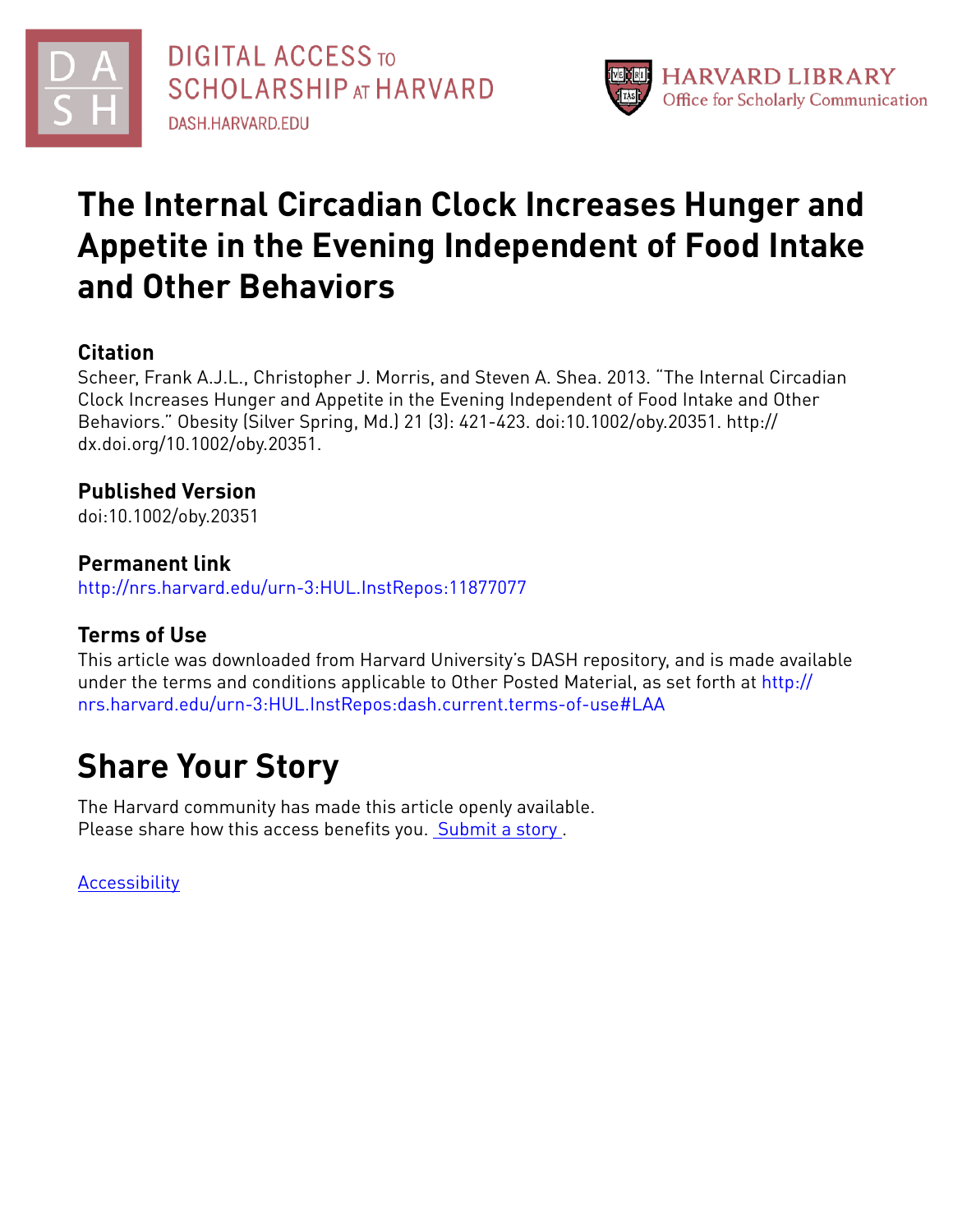

# NIH Public Access

**Author Manuscript**

Obesity (Silver Spring). Author manuscript; available in PMC 2013 September 01.

Published in final edited form as:

Obesity (Silver Spring). 2013 March ; 21(3): 421–423. doi:10.1002/oby.20351.

# **The Internal Circadian Clock Increases Hunger and Appetite in the Evening Independent of Food Intake and Other Behaviors**

**Frank A.J.L. Scheer**1,2, **Christopher J. Morris**1,2, and **Steven A. Shea**1,3

<sup>1</sup>Medical Chronobiology Program, Division of Sleep Medicine, Brigham and Women's Hospital, Boston <sup>2</sup>Division of Sleep Medicine, Harvard Medical School, Boston <sup>3</sup>Center for Research on Occupational and Environmental Toxicology, Oregon Health & Science University, Portland

## **Abstract**

**Objective—**Despite the extended overnight fast, paradoxically, people are typically not ravenous in the morning and breakfast is typically the smallest meal of the day. Here we assessed whether this paradox could be explained by an endogenous circadian influence on appetite with a morning trough, while controlling for sleep/wake and fasting/feeding effects.

**Design and Methods—**We studied 12 healthy non-obese adults (6 male; age, 20–42 year) throughout a 13-day laboratory protocol that balanced all behaviors, including eucaloric meals and sleep periods, evenly across the endogenous circadian cycle. Participants rated their appetite and food preferences by visual analog scales.

**Results—**There was a large endogenous circadian rhythm in hunger, with the trough in the biological morning (8 AM) and peak in the biological evening (8 PM; peak-to-trough amplitude=17%; P=0.004). Similarly phased significant endogenous circadian rhythms were present in appetite for sweets, salty and starchy foods, fruits, meats/poultry, food overall, and for estimates of how much food participants could eat (amplitudes  $14-25\%$ ; all  $P < 0.05$ ).

**Conclusions—In** people who sleep at night, the intrinsic circadian evening peak in appetite may promote larger meals before the fasting period necessitated by sleep. Furthermore, the circadian decline in hunger across the night would theoretically counteract the fasting-induced hunger increase that could otherwise disrupt sleep.

## **Keywords**

Appetite; Circadian; Energy Balance; Hunger; Metabolism

## **Introduction**

In addition to what we eat, there is evidence of the importance of when we eat in the development of obesity (1, 2, 18). Food intake does not appear to be simply regulated by a homeostatic energy balance mechanism. Otherwise, appetite would be greatest in the morning following the extended overnight fast, whereas humans typically are not hungriest in the morning, breakfast is usually the smallest meal of the day—accounting for only 16– 18% of the daily calories, and many people skip breakfast altogether (3). Indeed, in Western

Competing interests: the authors have no competing interests.

**Address correspondence to:** Frank AJL Scheer, PhD, Division of Sleep Medicine, Brigham and Women's Hospital, and Division of Sleep Medicine, Harvard Medical School, 221 Longwood Avenue, Boston, MA 02115, USA, Telephone: 617-732-7014, Telefax: 617-732-7337, fscheer@rics.bwh.harvard.edu.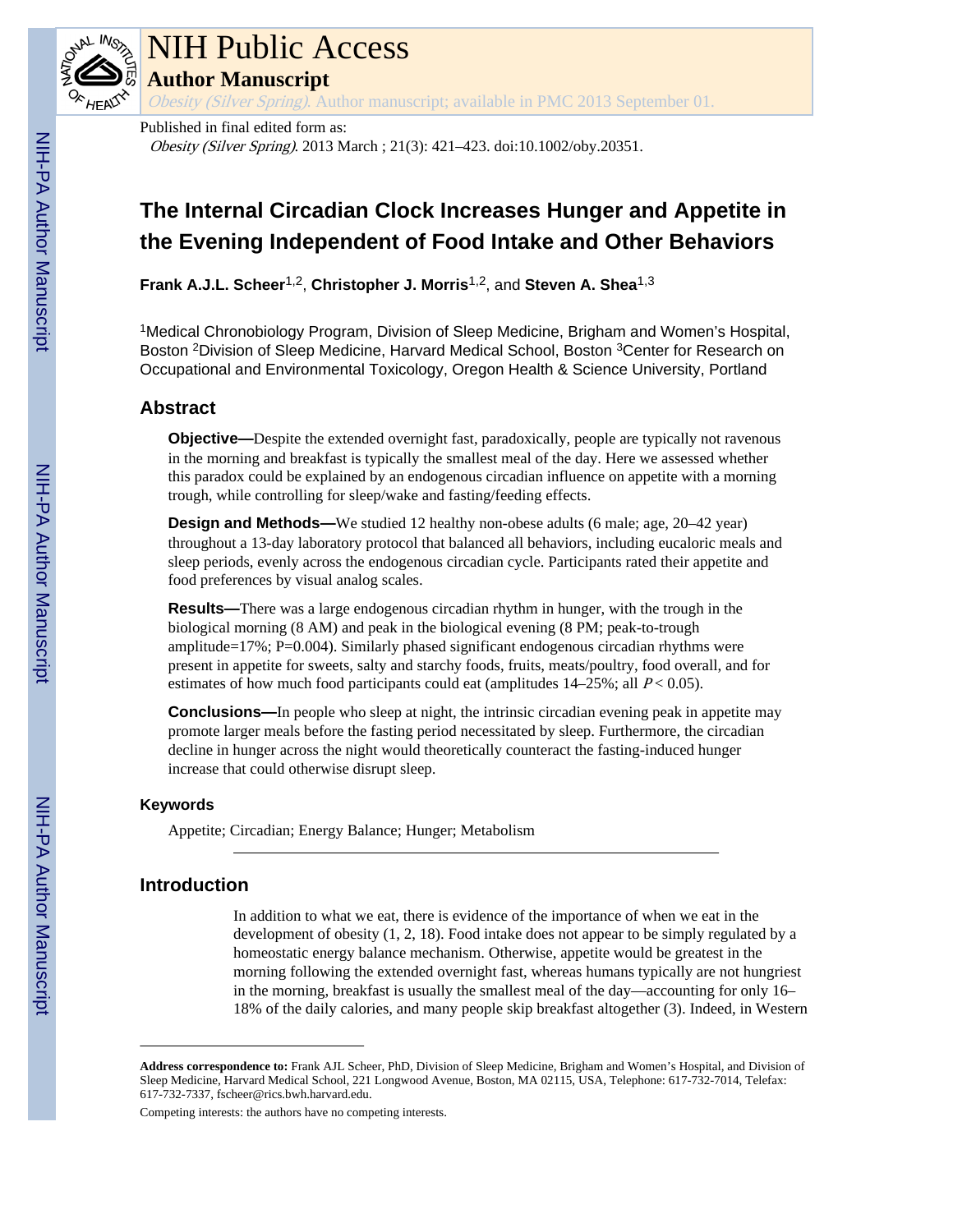cultures, dinner is the largest meal of the day (35–36%) (3). This paradox could be explained by: (a) a large meal in the evening and decreased energy expenditure during sleep compensating for the prolonged overnight fast; (b) sleep itself inhibiting appetite, with this inhibition carrying over into the morning wakefulness period; and/or (c) an endogenous circadian influence on appetite that suppresses hunger during the morning. To examine this third possibility that the internal circadian clock regulates hunger, we assessed the sensation of hunger and appetite in healthy participants throughout a 13-day in-laboratory protocol that controlled for the timing of meals and sleep.

## **Methods and Procedures**

Aspects of this study testing different hypotheses have been published (4–7). Twelve healthy adults (6 male; age, 20–42 y; BMI, 19.9–29.6 kg/m<sup>2</sup>) completed a 13-day in-laboratory protocol. All subjects gave written informed consent and the studies were approved by Partners Human Research Committee. Participants maintained a fixed sleep/wake schedule with 8 h in bed for 2–3 weeks at home then adapted to the laboratory environment for two days and two nights while maintaining the same 8-hour sleep schedule. Thereafter, all behavioral and environmental factors that can potentially affect appetite or the circadian cycle (e.g., meals, sleep, activity, posture, room temperature, light) were controlled while hunger and appetite were measured across the circadian cycle. This was achieved by having participants complete a 240-hour 'forced desynchrony' (FD) protocol in which the daily behaviors, sleep and meals occurred across all circadian phases (12 recurring 20-hour behavioral cycles, maintaining a 2:1 wake/sleep ratio), with constant dim light (<4 lux) to avoid resetting the phase of the circadian system. During wake periods, subjects used computerized, 100-mm visual analog scales (VAS; with "not at all" and "very much"/"extremely", defining the extremes) to rate hunger, appetite and food preferences at 5 fixed times within each of wake periods (totaling 60 times across the FD protocol for each subject): 1 hour 10 minute, 6 hour 30 minute, 8 hour 30minute, 10 hour 30 minute, and 12 hour 20 minute after each scheduled waketime. Meals were eucaloric (based on a Harris Benedict formula with an activity factor of 1.4 and subjects were required to consume all their food). Meals were and given 1 hour 25 minute [breakfast], 6 hour 45 minute [lunch], 10 hour 45 minute [dinner] and 12 hour 10 minute [snack] after each scheduled waketime in the FD protocol. Macronutrient distribution for each 20-h day was 60% carbohydrate, 24% fat and 16% protein. The actual group-average total energy intake was 2,071 kcal per 20 hour, with 29% for breakfast, 29% for lunch, 31% for dinner and 11% for snack. Subjects were instructed to rate their hunger and appetite measures at that moment and to respond without concern for calories, fat or a 'healthy diet'. One subject was excluded from analysis due to incorrect use of the VAS. Core body temperature (CBT) was measured continuously throughout the protocol via rectal thermistors and used to assign circadian phases of all measurements ( $0-359^\circ$ ) according to the time from the fitted CBT minimum ( $0^\circ$ ) and the individual's circadian period (4). Circadian effects were assessed by using mixed model cosinor analyses including the fundamental component of the circadian cycle (~24 hour) and the time since scheduled awakening as fixed factors, and the time since the start of the FD protocol as covariate to correct for any linear changes across the FD. Statistical significance was set at P<0.05.

## **Results**

There was a significant endogenous circadian rhythm in hunger, with a trough at 50° (equivalent to 7:50 AM in these subjects) and a peak at  $230^{\circ}$  (7:50 PM; P=0.004; 17% peakto-trough difference as percentage of mean; Figure 1). This effect was independent of the duration of time since scheduled awaking, and therefore independent of the duration of time since each meal (i.e., no significant interaction between circadian phase and time since wake

Obesity (Silver Spring). Author manuscript; available in PMC 2013 September 01.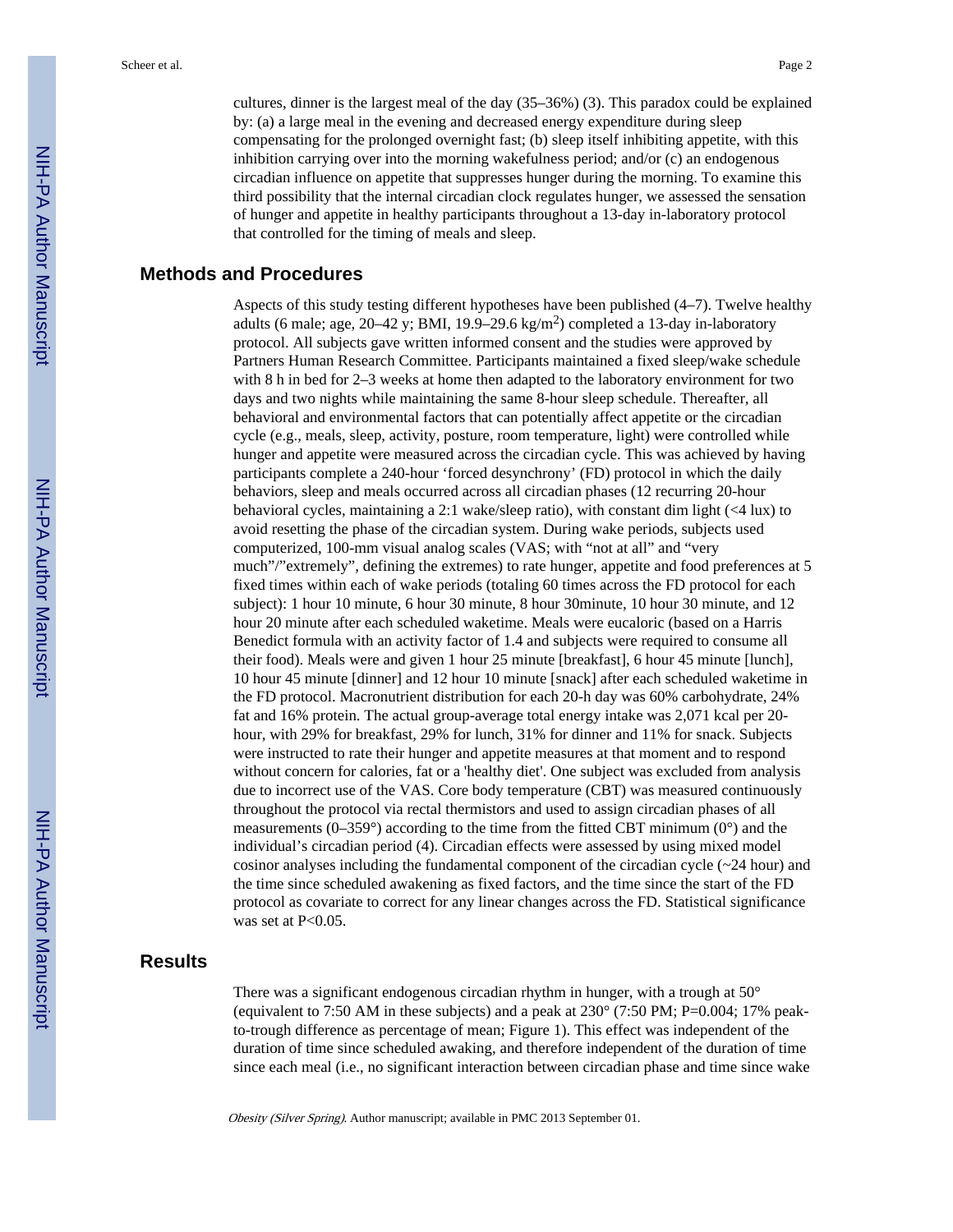P=0.34). Similarly-phased significant endogenous circadian rhythms were present in appetite for sweet, salty and starchy foods, fruits, meats/poultry, food overall, and for estimates of how much food participants could eat (peak-to-trough differences 14–25% as percentages of means; troughs ranged from  $40^{\circ} - 60^{\circ}$  [7:10–8:30 AM); P always <0.05: Supplementary Figure 1). The self-rating of nausea showed the strongest circadian rhythm with a peak at 20 $^{\circ}$  (5:50 AM) and a trough at 200 $^{\circ}$  (5:50 PM; P<0.0001; 105% peak-totrough difference as percentage of mean; Supplementary Figure 1). Of interest, the desire to eat vegetables or consume dairy products, and the sensation of fullness had no significant circadian rhythms (not shown). The endogenous circadian rhythms in hunger and appetite were not due to changes in caloric intake; for actual consumed calories (Supplemental Figure 2), there was no significant circadian rhythm (P=0.98) and no significant interaction between circadian phase with the meals (breakfast, lunch, dinner, snack; P=0.52).

### **Discussion**

Our study has uncovered a large endogenous circadian rhythm in hunger, independent of time since waking up and time since prior meals, and independent of calories consumed. The circadian peak in hunger occurred in the biological evening, corresponding to ~8 PM, and the circadian trough in hunger occurred at ~8 AM. These observations may help explain the commonly observed daily rhythm in food intake in the Western world, with paradoxically limited intake after an overnight fast and the largest meal in the evening (3). The similar rhythms in appetite for sweet, salty, and starchy foods, meats/poultry and fruits supports this central observation. The lack of significant circadian rhythms in the desire to eat vegetables suggests that the circadian system particularly regulates the desire for highenergy foods.

Limitations of the study included the absence of hormonal markers of hunger and appetite, and the relatively small sample size. In addition, we studied healthy subjects and it is possible that individuals with obesity, diabetes, or shift workers may have different circadian rhythms.

The regulation of hunger shows apparent homology with the regulation of sleep as described by a two-process model in which the maximal circadian sleep drive at the end of the night compensates for the decreasing homeostatic sleep drive, enabling a consolidated 8-hour sleep episode (8). In a similar way, the circadian minimum hunger drive at the end of the night may partially compensate for the homeostatic hunger drive increasing across the overnight fast. Whether the circadian trough in hunger concurrent with the end of the typical overnight fast also enables consolidated sleep warrants further investigation. The circadian rhythm in nausea peaking at 6 AM, towards the end of the usual sleep episode in these subjects, may be related to the increased prevalence of gastrointestinal problems reported by shift workers who remain awake at that time and who are subjected to misalignment between the circadian system and the fasting/feeding cycle (9).

Neural and hormonal mechanisms are likely involved in driving the circadian rhythm in hunger and appetite. The central circadian pacemaker located in the suprachiasmatic nucleus influences hypothalamic nuclei important in weight regulation such as the arcuate nucleus, dorsomedial nucleus of the hypothalamus and lateral hypothalamus and possibly relevant endocrine factors such as leptin, ghrelin, glucagon-like-peptide (GLP)-1, cholecystokinin (CCK), peptide YY (PYY), and insulin (9). It is currently unknown whether there is a true endogenous circadian rhythm in ghrelin independent of behaviors including sleep and feeding, but there are circadian oscillators in the stomach, and ghrelin continues to oscillate under fasted conditions in mice and humans (10, 11), with the trough in humans at  $\sim$ 8 AM, potentially related to the endogenous circadian trough in hunger revealed in our study. There

Obesity (Silver Spring). Author manuscript; available in PMC 2013 September 01.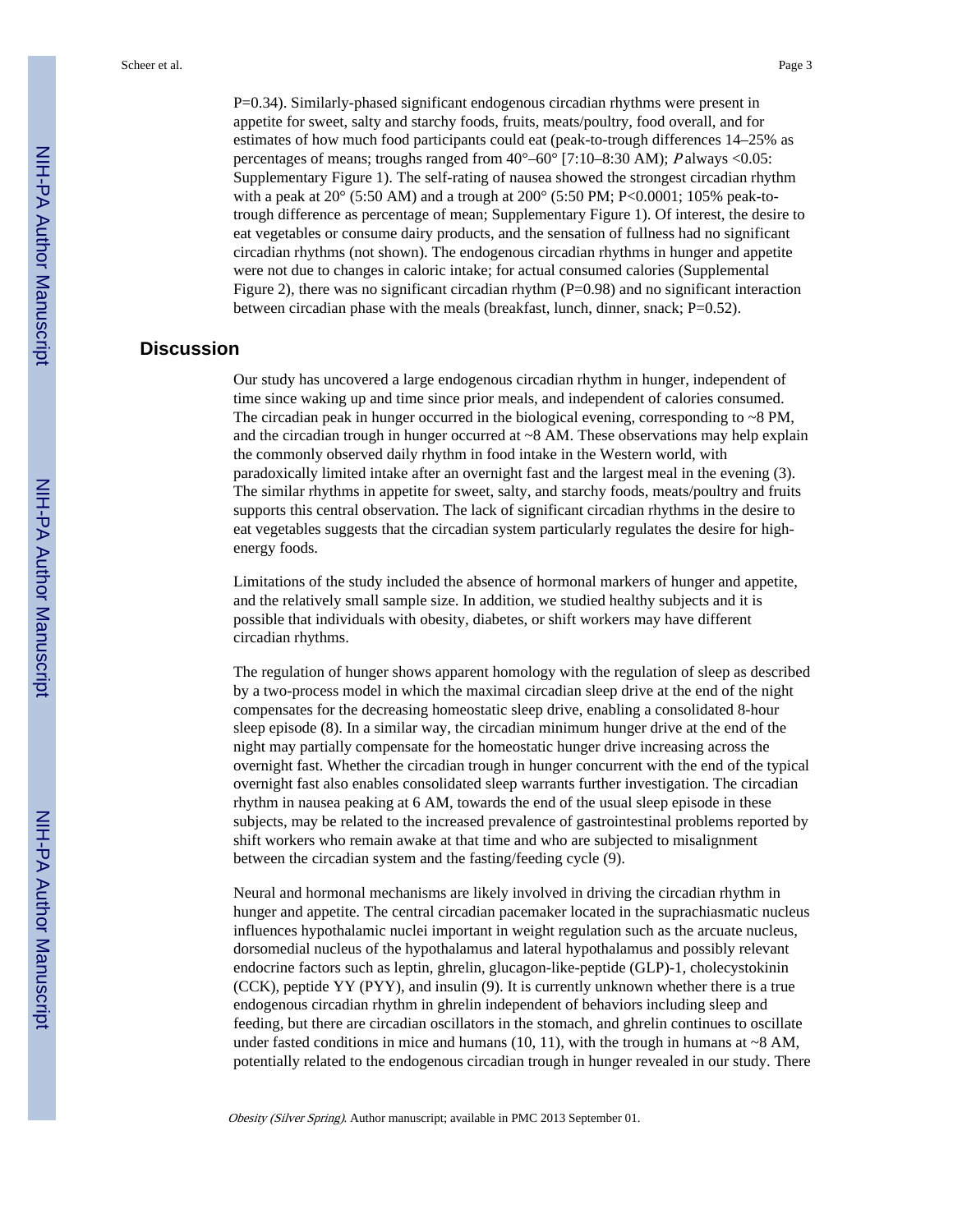is currently no evidence for or against endogenous circadian rhythms in GLP-1, CCK or PYY, and no evidence for a circadian rhythms, independent of the sleep/wake and fasting/ feeding cycle, in insulin or average leptin under FD conditions (12).

There are additional potential factors that may help explain a relatively reduced hunger in the morning despite an overnight fast. Although such factors were fully controlled in our protocol, in normal life they could summate with the endogenous circadian effect we uncovered in the laboratory. First, sleep itself may inhibit appetite with such inhibition carrying over into the morning wakefulness period, e.g., via sleep induced release of leptin, an anorexigenic signal (13), although sleep also stimulates orexigenic ghrelin (14). In night eating syndrome (NES), characterized by evening and night hyperphagia, morning anorexia, and insomnia, the nocturnal rise in leptin is blunted and may cause increased hunger and food intake at night (15). Whether effects of the endogenous circadian system and/or of sleep on hunger are changed in NES is currently unknown. Second, a traditionally large meal in the evening and decreased energy expenditure during sleep could more than compensate for the prolonged overnight fast preventing a relative negative energy balance in the morning. However, the low leptin levels shortly after awakening in the morning could signal a negative energy balance and thus does not support this hypothesis (16).

The time of meals has changed considerably across history, and differs by culture, work/ school/family schedules, and individual preference (17). For example in Mediterranean and Latin American countries, lunch—often followed by a siesta, well-suited for the hot afternoon—is typically the largest meal of the day. While this would seem very different from the Western pattern with the dinner as largest meal, Mediterranean meals are typically eaten at a later time of day, e.g., with lunches occurring around 3 PM, instead of noon, and dinners around 9 or 10 PM (18). Thus, despite the different time periods between meals, the majority of the caloric intake still occurs at the end of the wake episode. Whether habitual earlier meal times result in an advanced circadian rhythm in hunger and appetite deserves further study.

The endogenous circadian rhythm in hunger that peaks in the biological evening may have evolutionary advantage in times of food shortage as eating the largest meals in the evening may aid energy storage overnight during sleep. However, the tendency to eat the largest meals in the evening when high energy foods are plentiful could contribute to the rising prevalence of obesity in western countries (1, 2, 18). Moreover, shift workers may be particularly vulnerable to this tendency as they remain awake longer during the times of highest circadian appetite, especially for sweet, salty and starchy foods.

### **Supplementary Material**

Refer to Web version on PubMed Central for supplementary material.

### **Acknowledgments**

This research was supported by NIH-R01-HL76409 and NIH-K24 HL076446 to SAS, NCRR GCRC M01 RR02635; NIH-P30-HL101299 and NIH-R01-HL094806 in support of FAJLS; National Space Biomedical Research Institute through NASA NCC 9-58 in support of CJM.

### **References**

- 1. Arble DM, Bass J, Laposky AD, Vitaterna MH, Turek FW. Circadian Timing of Food Intake Contributes to Weight Gain. Obesity. 2009; 17(11):2100–2102. [PubMed: 19730426]
- 2. Baron KG, Reid KJ, Kern AS, Zee PC. Role of sleep timing in caloric intake and BMI. Obesity (Silver Spring). 2011; 19(7):1374–1381. [PubMed: 21527892]

Obesity (Silver Spring). Author manuscript; available in PMC 2013 September 01.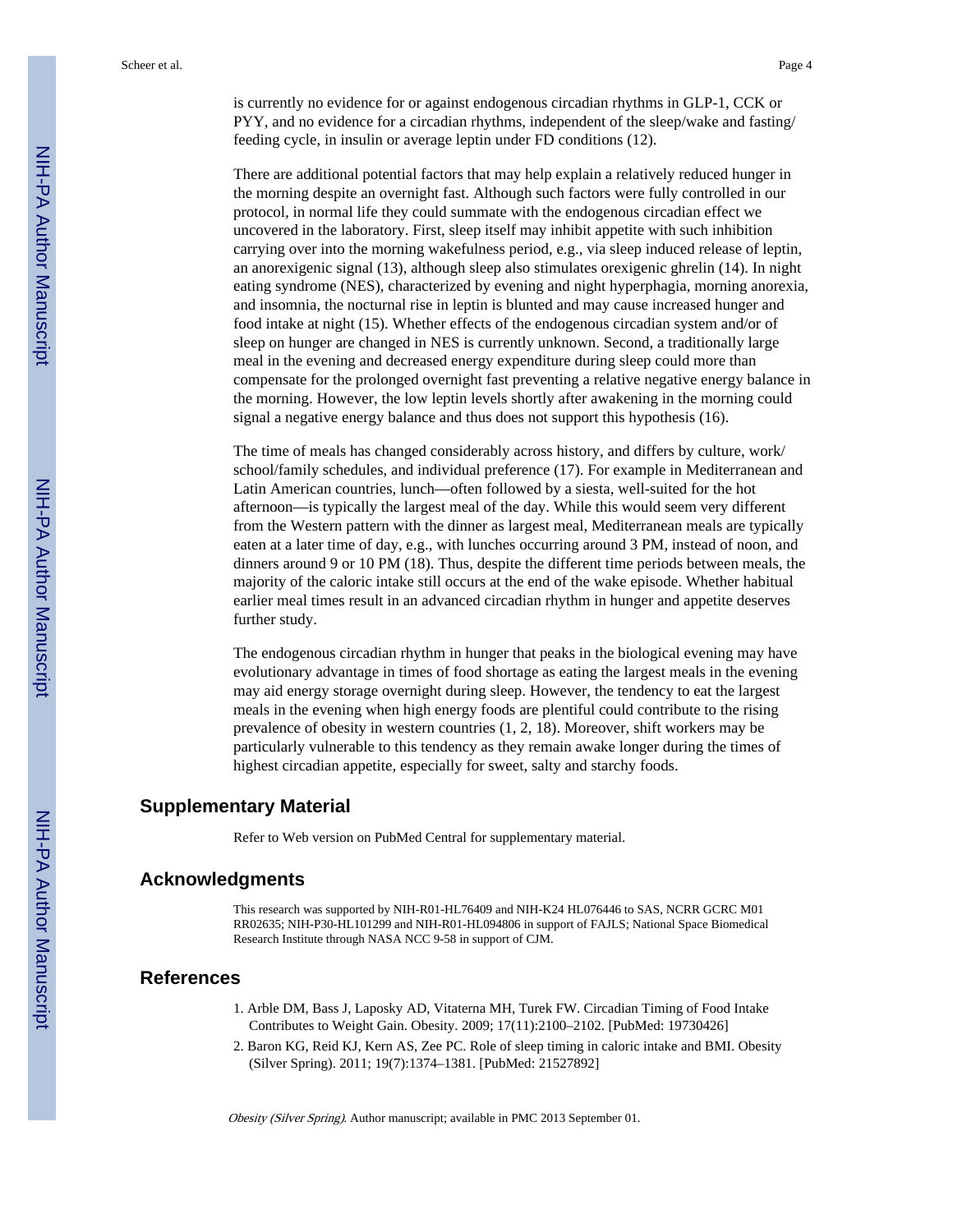- 3. US Department of Agriculture ARS, Beltsville Human Nutrition Research Center, Food Surveys Research Group & US Department of Health and Human Services, Centers for Disease Control and Prevention, National Center for Health Statistics. What We Eat in America, NHANES 2009–2010. 2012. Available: [www.ars.usda.gov/ba/bhnrc/fsrg](http://www.ars.usda.gov/ba/bhnrc/fsrg).
- 4. Scheer FA, et al. Impact of the human circadian system, exercise and their interaction on cardiovascular function. Proc Natl Acad Sci U S A. 2010; 107(47):20541–20546. [PubMed: 21059915]
- 5. Hu K, Scheer FA, Laker M, Smales C, Shea SA. Endogenous circadian rhythm in vasovagal response to head-up tilt. Circulation. 2011; 123:961–970. [PubMed: 21339480]
- 6. Shea SA, Hilton MF, Hu K, Scheer FA. Existence of an endogenous circadian blood pressure rhythm in humans that peaks in the evening. Circ Res. 2011; 108(8):980–984. [PubMed: 21474818]
- 7. Scheer FA, et al. The human endogenous circadian system causes greatest platelet activation during the biological morning independent of behaviors. PLoS ONE. 2011; 6(9):e24549. [PubMed: 21931750]
- 8. Dijk DJ, Czeisler CA. Paradoxical timing of the circadian rhythm of sleep propensity serves to consolidate sleep and wakefulness in humans. Neurosci Lett. 1994; 166(1):63–68. [PubMed: 8190360]
- 9. Kalsbeek A, et al. Circadian disruption and SCN control of energy metabolism. FEBS Lett. 2011; 585(10):1412–1426. [PubMed: 21414317]
- 10. LeSauter J, Hoque N, Weintraub M, Pfaff DW, Silver R. Stomach ghrelin-secreting cells as foodentrainable circadian clocks. Proc Natl Acad Sci U S A. 2009; 106(32):13582–13587. [PubMed: 19633195]
- 11. Espelund U, et al. Fasting unmasks a strong inverse association between ghrelin and cortisol in serum: studies in obese and normal-weight subjects. J Clin Endocrinol Metab. 2005; 90(2):741-746. [PubMed: 15522942]
- 12. Scheer F, Hilton MF, Mantzoros CS, Shea SA. Adverse metabolic and cardiovascular consequences of circadian misalignment. Proceedings of the National Academy of Sciences of the United States of America. 2009; 106(11):4453–4458. [PubMed: 19255424]
- 13. Simon C, Gronfier C, Schlienger JL, Brandenberger G. Circadian and ultradian variations of leptin in normal man under continuous enteral nutrition: relationship to sleep and body temperature. J. Clin. Endocrinol. Metab. 1998; 83(6):1893–1899. [PubMed: 9626115]
- 14. Dzaja A, et al. Sleep enhances nocturnal plasma ghrelin levels in healthy subjects. Am J Physiol Endocrinol Metab. 2004; 286(6):E963–E967. [PubMed: 14871884]
- 15. Birketvedt GS, et al. Behavioral and neuroendocrine characteristics of the night-eating syndrome. JAMA. 1999; 282(7):657–663. [PubMed: 10517719]
- 16. Schoeller DA, Cella LK, Sinha MK, Caro JF. Entrainment of the diurnal rhythm of plasma leptin to meal timing. J Clin Invest. 1997; 100(7):1882–1887. [PubMed: 9312190]
- 17. McMillan, S. History Magazine. Niagara Falls, NY: Edward Zapletal; 2001. What Time is Dinner?.
- 18. Garaulet M, Gómez-Abellán P, Alburquerque-Béjar JJ, Lee YC, Ordovás JM, Scheer FA. Timing of food intake predicts weight loss effectiveness. Int J Obes (Lond). 2013 [published online ahead of print Jan 29, 2013].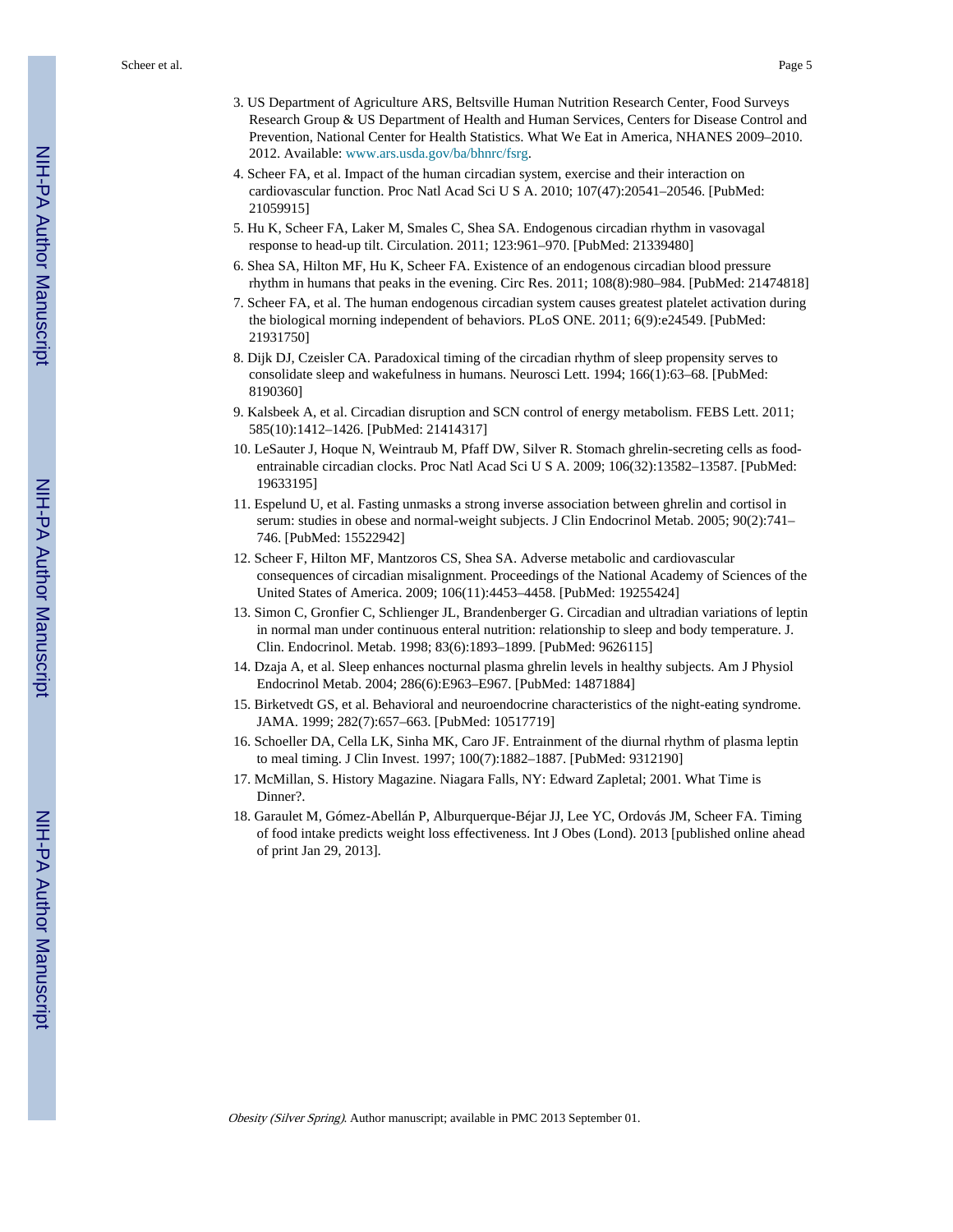#### **What is already known about this subject?**

- **-** Despite the extended overnight fast, paradoxically, people typically are not ravenous in the morning and breakfast is typically the smallest meal of the day.
- In recent years, the circadian system has been demonstrated to be intricately related to the regulation of metabolism.
- **-** Whether the circadian system regulates hunger and appetite separate from the sleep/wake and fasting/feeding rhythm is a key unanswered question.

#### **What does this study add?**

- **-** This study demonstrates that the circadian system regulates hunger and appetite separate from the sleep/wake and fasting/feeding rhythms in humans.
- **-** The endogenous circadian troughs in hunger and appetite occurs in the morning, close to the habitual time of awakening, and may facilitate the typical overnight fast.
- **-** The endogenous circadian peaks in hunger and appetite occur in the evening, and may promote larger meals in preparation for the overnight fast.